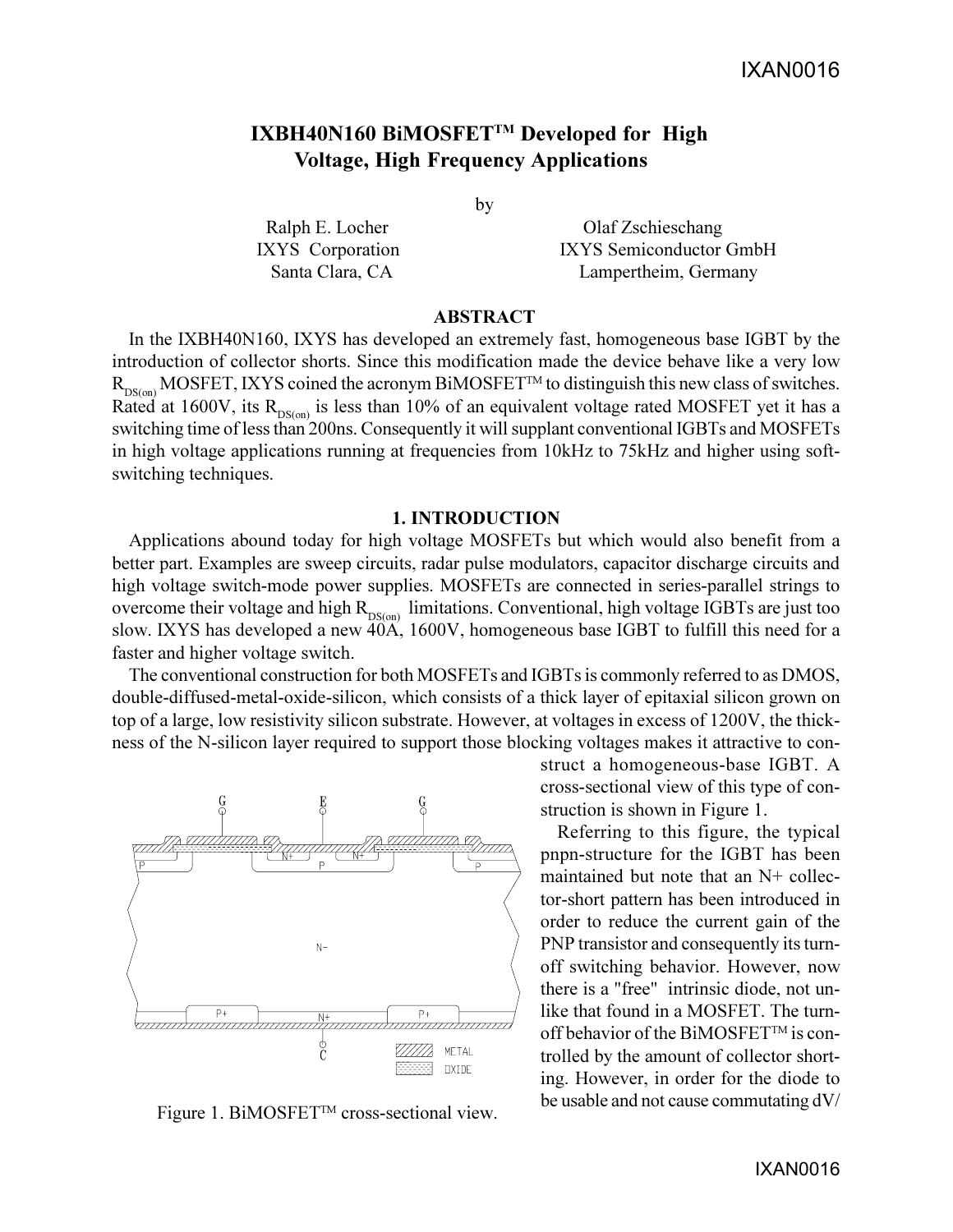dt problems, the lifetime of the minority carriers must be reduced by irradiation. The end result will be a device, which can be optimized for either high frequency or low frequency switching by

| <b>PARAMETER</b>                                                                 | <b>IXBH 40N160</b><br><b>BIMOSFETTM</b> | <b>IXSH 35N120A</b><br><b>IGBT</b> | <b>IXFH 12N100</b><br><b>MOSFET</b> |
|----------------------------------------------------------------------------------|-----------------------------------------|------------------------------------|-------------------------------------|
| <b>DC</b> Parameters                                                             |                                         |                                    |                                     |
| $\mathrm{BV}_\mathrm{DSS}$ @ 3mA                                                 | 1600V                                   | 1200V                              | 1000V                               |
| $V_{GE(th)} @ 4mA$                                                               | $5-9V$                                  | $4-8V$                             | $2 - 4.5V$                          |
| $V_{CE(sat)} @ I (125°C)$                                                        | 7V @ 25A                                | 4V @ 35A                           | 13.9V $(a)$ 6A                      |
| $g_{FS}$ $@$ I                                                                   | 20S                                     | 26S                                | 10S                                 |
| $C_{ISS}$ (25V)<br>$C_{\text{OES}}^{\text{cos}}$ (25V)<br>C <sub>RES</sub> (25V) | 3275pF<br>210pF<br>28pF                 | 3750pF<br>235pF<br>60pF            | 4000pF<br>310pF<br>70pF             |
| $Q_{g(\underline{o}\underline{n})}$                                              | 121nC                                   | 150nC                              | 122nC                               |
| $I_{c(0n)}$                                                                      | 110A                                    | 170A                               | 48A                                 |
| Switching (T <sub>1</sub> = 125 <sup>o</sup> C)                                  |                                         |                                    |                                     |
| $t_{d(0)}$ $(R_g = 5\Omega)$                                                     | 50ns                                    | 80ns                               | 21ns                                |
| $t_{\rm ri}$                                                                     | 195ns                                   | 150 <sub>ns</sub>                  | 33ns                                |
| $t_{\rm fi}$ (R <sub>ρ</sub> = 22Ω)                                              | 240ns                                   | 1100ns                             | 32ns                                |
| $E_{\text{eff}}/A(960V)$                                                         | $0.12 \text{mJ/A}$                      | $0.26 \text{mJ/A}$                 | $0.04 \text{mJ/A}$                  |

# **Table 1: Electrical Performance Table**

tailoring its collector short pattern along with suitable amounts of irradiation.

## **2. DC Electrical Performance**

We foresee that the BiMOSFET<sup>TM</sup> should find applications both as a high voltage switch as well as to increase the upper frequency performance of high voltage IGBTs. Table 1 offers a comparison of its electrical performance to that of an 1000V MOSFET (IXFH12N100) and a 1200V DMOS constructed, SCSOA rated IGBT (IXSH35N120A), all three parts being constructed using the same silicon chip size (7.11mm x 8.64mm). The comparison is conservative because both competing parts are lower-voltage rated.

In examining this table and some of the figures below, we can note the following:

1. The threshold voltage of the BiMOSFET<sup>TM</sup> is the highest of all but its Q<sub>g(on)</sub> is comparable. This is due to its relatively low Miller gate capacitance resulting in low Miller gate charge as can be seen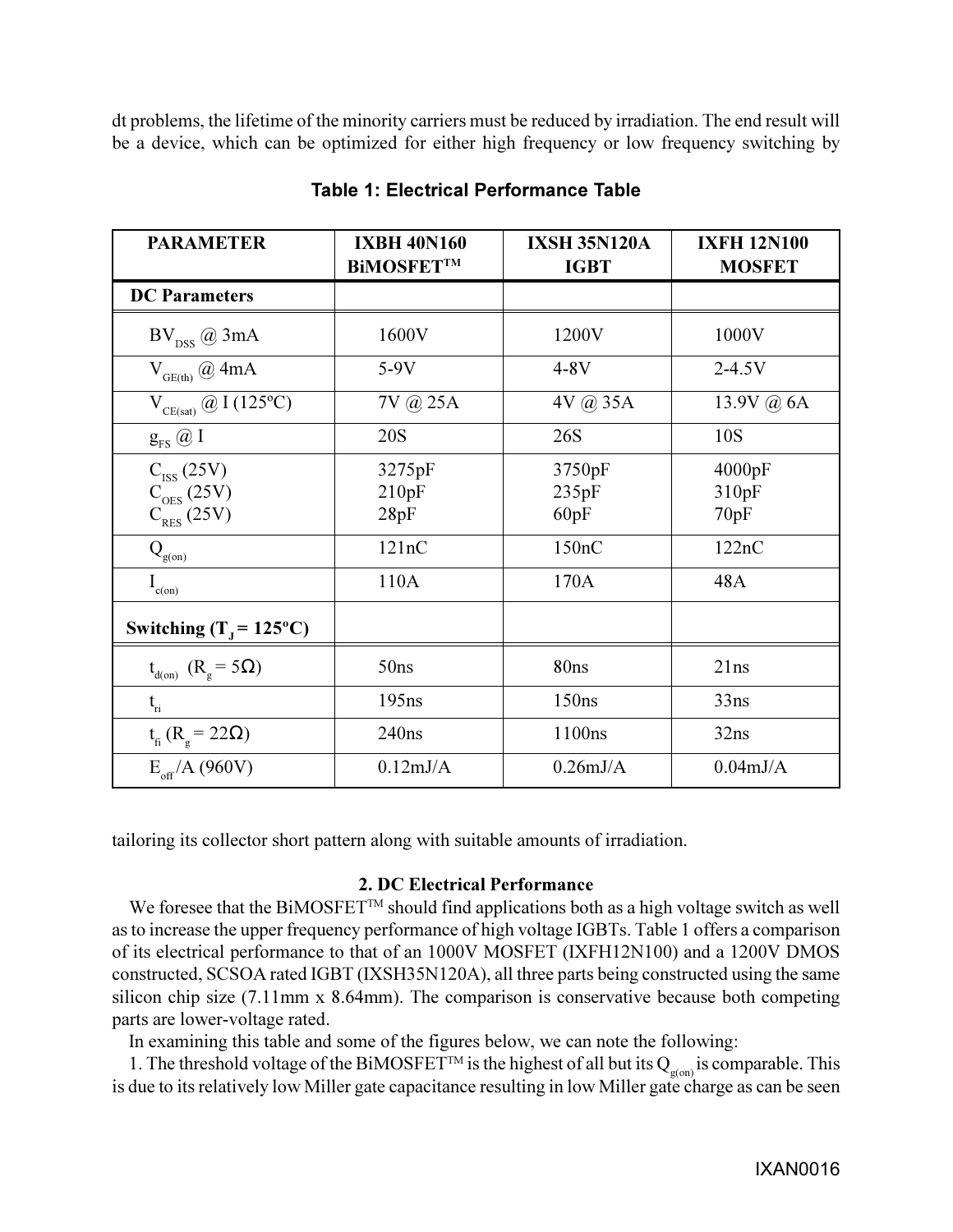

in Figure 2. In one sense, a high threshold voltage can be considered as an advantage in electrically noisy environments.

2. Its transconductance and peak on-state current are lower than the IGBT, making the latter the preferred switch for low frequency applications. In order to survive short circuit testing at higher voltages, low transconductance is required so that the BiMOSFET<sup>TM</sup> can be used in applications where survivability to this type of fault is a must.

3. Figures 3a and 3b show the typical output characteristic of the BiMOSFET™ at 125<sup>o</sup>C. Its  $V_{CF(sat)}$  is also higher than the IGBT but its on-state voltage drop at 20A is only 15% of an 1000V MOSFET of equal silicon area. In actuality, the  $V_{CE(sat)}$  of a 1500V rated MOS-FET would go up by another factor of 2.4.

4. Figure 4 plots the temperature dependence of  $BV_{CES, V_{GE(th)}$  and  $V_{CE(sat)}$  normalized to their  $25\degree$ C values. Figure 5 plots the forward voltage drop of the intrinsic diode at room and elevated temperatures. The behavior of BV $_{\text{\tiny{CES and}}}$ V $_{\text{\tiny{GE(th)}}}$  with temperature is the same as an IGBT. However, note that since both  $V_{CE(sat)}$  and  $V_F$  have a positive tem-



Figure 3a. Output characteristics at 125<sup>o</sup>C. Figure 3b. Extended output characteristics.



Figure 4. Temperature dependence of breakdown, threshold and saturation voltages. Values normalized to room temperature.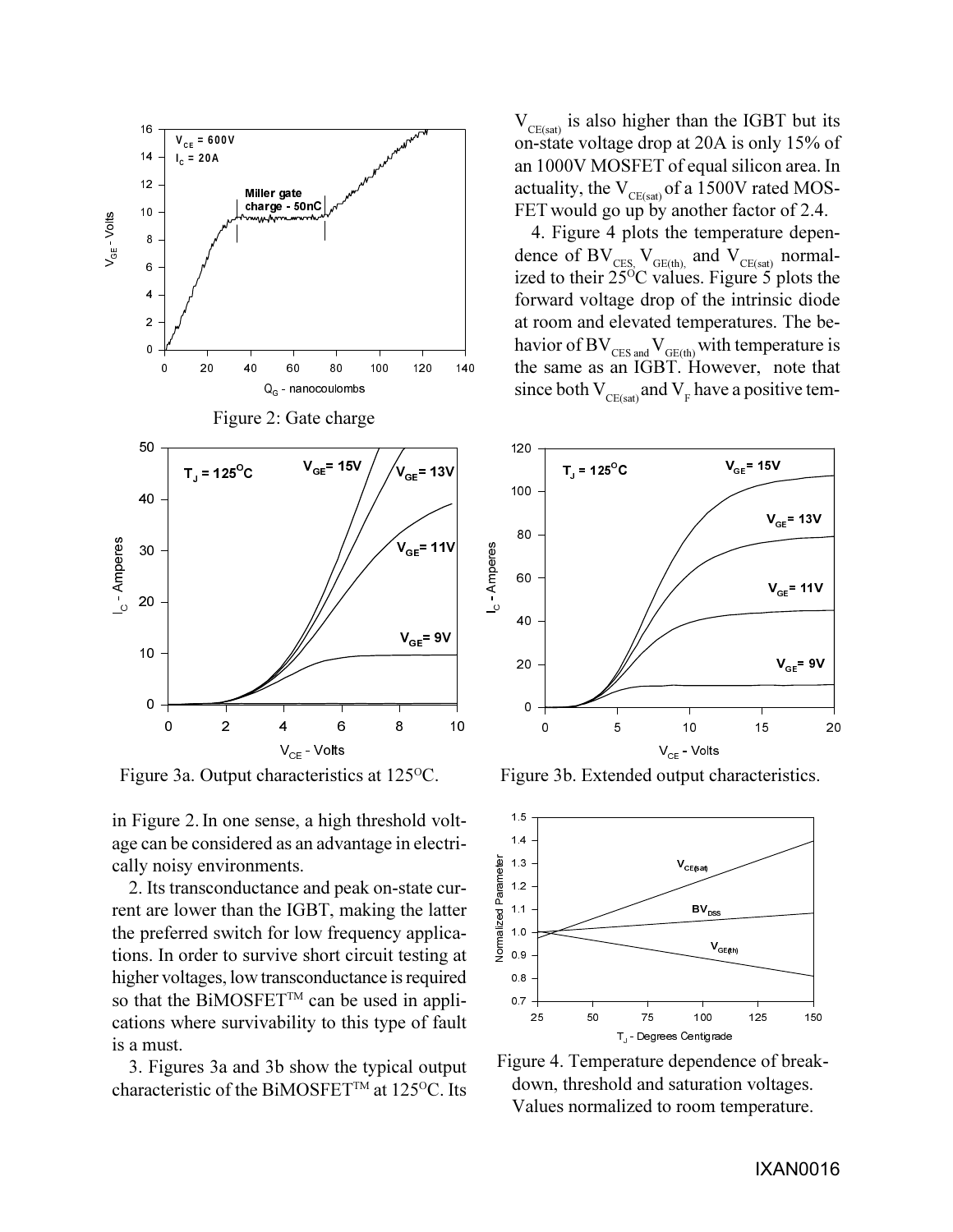

Figure 6. Turn-off current and voltage waveforms.

perature coefficient, these devices will be much easier to parallel than IGBTs, which require very close matching to ensure equal current sharing when used in parallel.

### **3. Switching Performance**

The IXBH40N160 BIMOSFET<sup>™</sup> does switch exceptionally fast for a 1600V rated part. Its total resistive turn-on time with a 5 $\Omega$  gate resistor is typically 245ns. Figure 6 illustrates the part turning off a 20A inductive load into a 1000V clamp at the elevated temperature of  $125^{\circ}$ C. There is relatively little tail current so that the  $E_{(off)}$  is 2.4mJ, which is be less than 50% of the comparative IGBT in Table 1. Figure 7 plots turn-off energy as a function of the series gate resistor  $R<sub>G</sub>$ . This resistor primarily determines the rate-of-rise of collector voltage, which increases as  $R<sub>G</sub>$  decreases and correspondingly  $E_{(off)}$ .

Presently the one shortcoming of the BiMOSFET<sup>TM</sup> is that it is not completely latch-free at elevated temperatures. At  $T_{J}$  =125°C, the maximum dV/dt should be kept less than 10V/ns by either the  $R<sub>G</sub>$  selection or a simple snubber. To turn-off safely peak currents above 40A without a snubber, the minimum recommended  $R<sub>G</sub>$  resistor is 47 $\Omega$ . However, it should also be remembered that the IXBH40N160 is only the first member of the BiMOSFET<sup>™</sup> family and it is expected that further development will result in its being just as rugged as the short circuit rated IGBTs.

#### **4. Conclusions**

In addition to high voltage, low frequency switching, the graphs in Figure 8 show the frequency bandwidth in which the  $BiMOSEET^{TM}$  enjoys an advantage over the IGBT and MOSFET. Up to 8kHz, the IGBT can carry more current. Above that frequency, the BiMOSFET<sup>TM</sup> becomes the switch of choice until its switching losses force it to hand the baton to MOSFETs at around 50kHz. However, research continues in all aspects of power MOS switches so that continued improvements will be made in all these parts. The homogeneous-base IGBT does have inherent advantages, which will be exploited to optimize it for high voltage and high frequency switching.